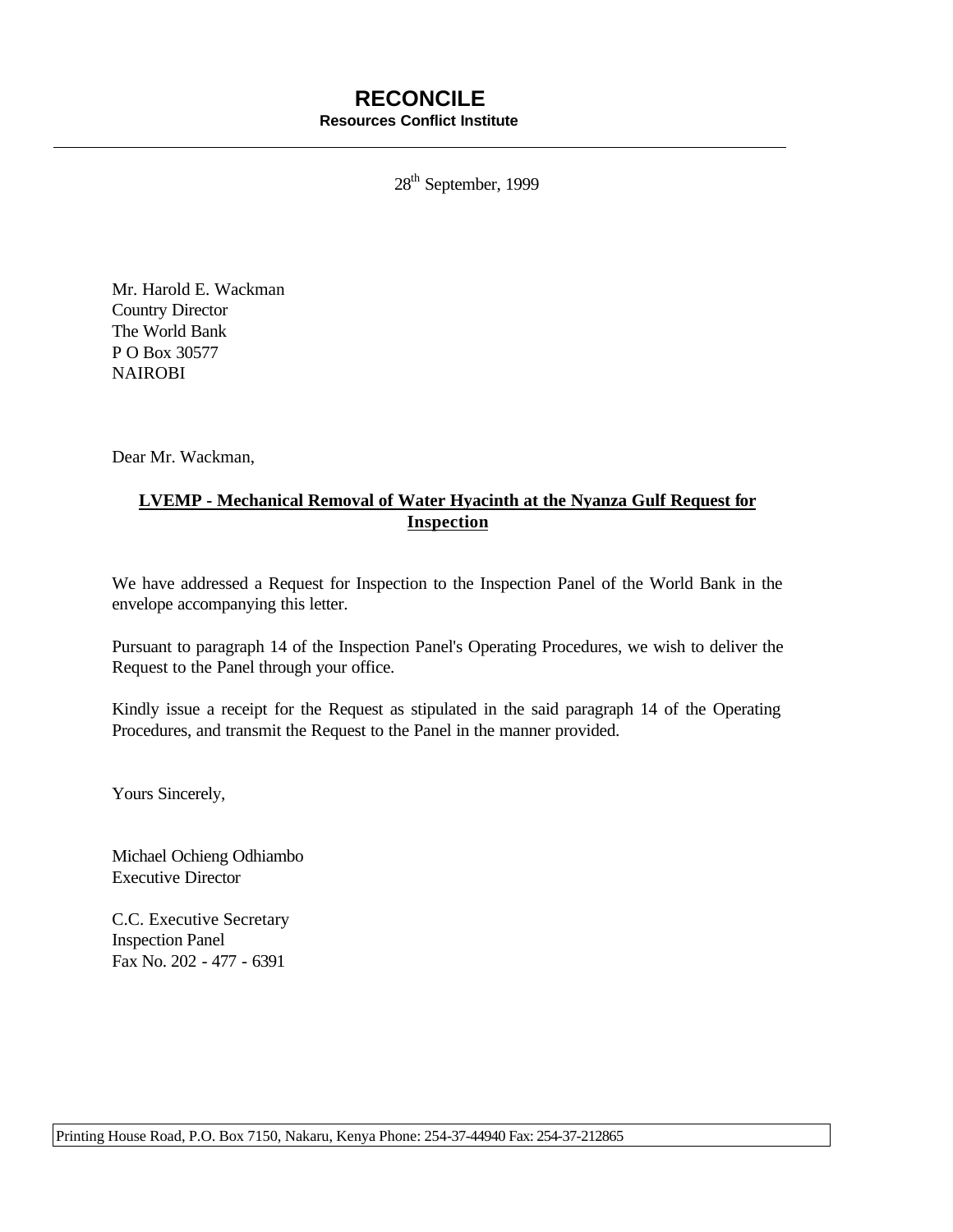# **RECONCILE Resources Conflict Institute**

27th September, 1999

The Inspection Panel 1818 H Street, NW Washington, DC 20433 USA

We, the Resources Conflict Institute (RECONCILE), acting for and on behalf of persons in the area known as the Nyanza Gulf of Lake Victoria within the Republic of Kenya, do present this request for inspection.

1. The communities and individuals we represent are likely to suffer harm as a result of failures or omissions in the design or implementation by the Bank of the water hyacinth management component of the Lake Victoria Environmental Management Project (LVEMP) in Kenya.

Following are the failures or omissions that we believe are the responsibility of the Bank:

- i) No Environmental Impact Assessment (EIA) has been done on the likely impact of the method adopted by the Project for the mechanical removal of the water hyacinth, to wit, the shredding and sinking of the weed to the bottom of the lake.
- ii) The tendering procedure was not sufficiently transparent and serious concerns raised about how the tender was awarded have not been addressed sufficiently or at all.
- iii) Serious concerns raised by the communities around the lake, whose livelihoods depend directly on the lake as well as other informed persons about the likely ecological impact of shredding and sinking the water hyacinth to the bottom of the lake have not been answered sufficiently or at all.
- iv) Little or no regard has been had to the sustainable management of the water hyacinth in using this method of mechanical removal, as it does not involve the local communities in its design or implementation.
- v) The stated participatory approaches and stakeholder involvement in the design and management of the project have been totally ignored as the Project proceeds with this method of removal of the water hyacinth in the face of and without any regard to the concerns and objections of the affected communities.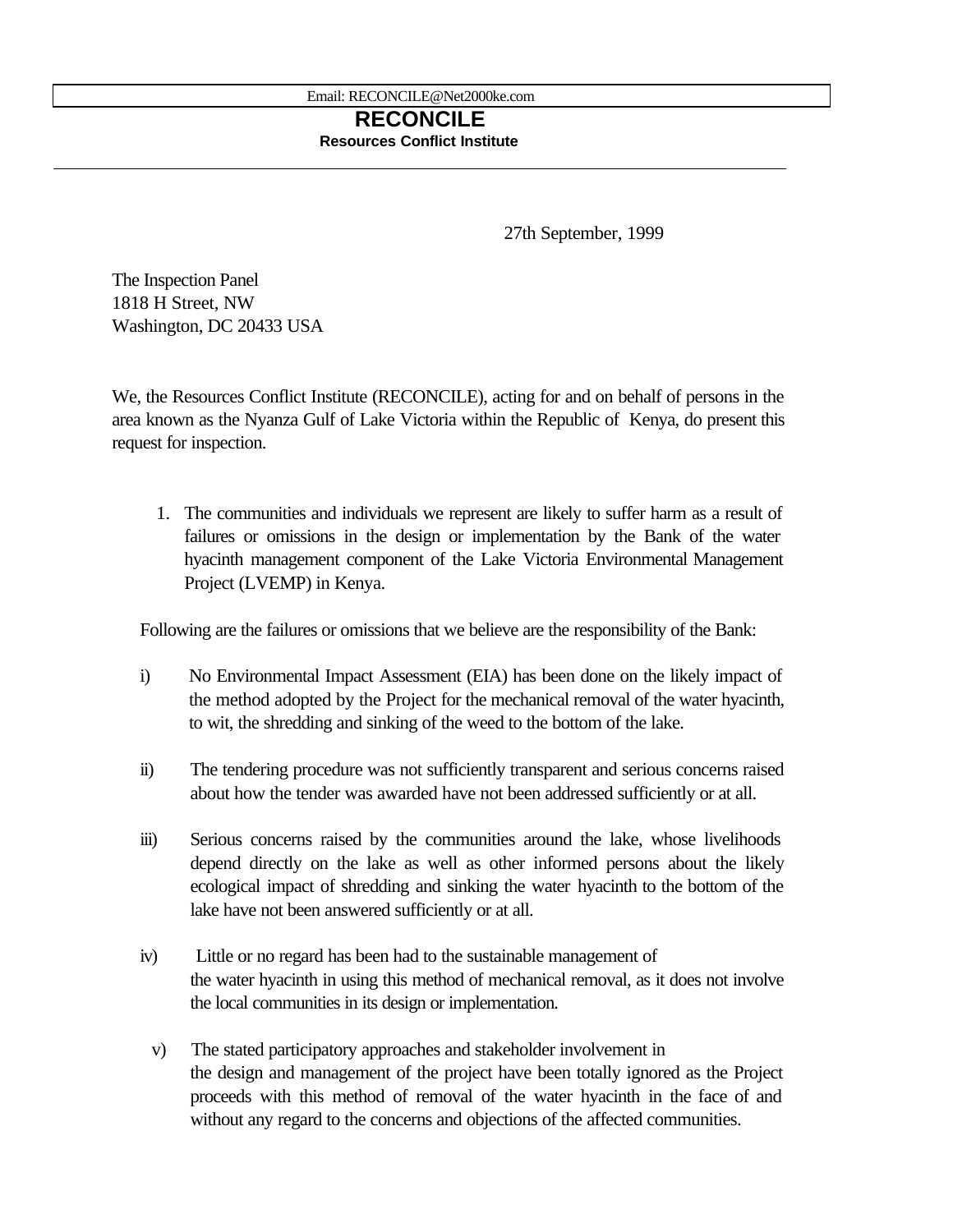- 2. We fear that these failures and omissions shall result in the following damage or harm:
- i) The Nyanza Gulf is home to fresh water fish and the source of water for domestic use for these communities, and these will be endangered by the pollution caused by dumping the weed to the bottom of the lake, thereby putting at risk the livelihoods of the people who depend on the lake. In this connection, it is noteworthy that the lake is already heavily polluted by raw waste discharged into it by neighbouring industries; and further that it is shallower at the Nyanza Gulf than elsewhere.
- ii) In its decomposition, the weed, being an organic material shall make use of oxygen from the lake, thus reducing or depleting the concentration of dissolved oxygen in the water. This will endanger the lives of the species of fish that have little tolerance for reduced oxygen levels. Such fish include the Nileperch, Tilapia and Dagaa, which are major sources of food for local communities, as well as the basis of a major export trade of great importance to the national economy. In this connection, it should be noted that the Tilapia, Dagaa and *haplochromine* species of fish breed and nest largely on the shoreline, which is the area most infested by water hyacinth. Thus, sinking the weed shall seriously impact on the livelihoods of the local communities.
- iii) There is scientific evidence that the water hyacinth is capable of accumulating heavy metals, phenols, and toxic substances. Thus, sinking and eventual degradation of the weed shall result in an abrupt increase of toxic chemicals in the lake, which shall play havoc with the ecosystem.
- iv) The decomposition of the water hyacinth will enhance the eutrophication of the lake at the Nyanza Gulf with serious consequences for the ecosystem, in addition to the increased likelihood of the regeneration of the water hyacinth. Moreover, the likely increase of nitrate levels along the shoreline will in turn increase the likelihood of babies below 5 years of age developing the *Blue Baby Syndrome.*

3. We make this request on behalf of the communities living on the shores of Lake Victoria at the Nyanza Gulf and who depend directly on the lake for their livelihoods, feeding and trading in its fresh water fish species and using its water for domestic purposes. These are communities whose livelihoods and well-being shall be directly affected by the aforementioned impacts.

4. These concerns have been raised with the Bank staff in Nairobi by various people on behalf of these communities, with little or no adequate response. For our part, we wrote a Demand letter to the Project Director of LVEMP on  $26<sup>th</sup>$  July, 1999 requiring him to address these concerns. We informed him that in the absence of an appropriate response we would file a case in the High Court to obtain an injunction to restrain LVEMP and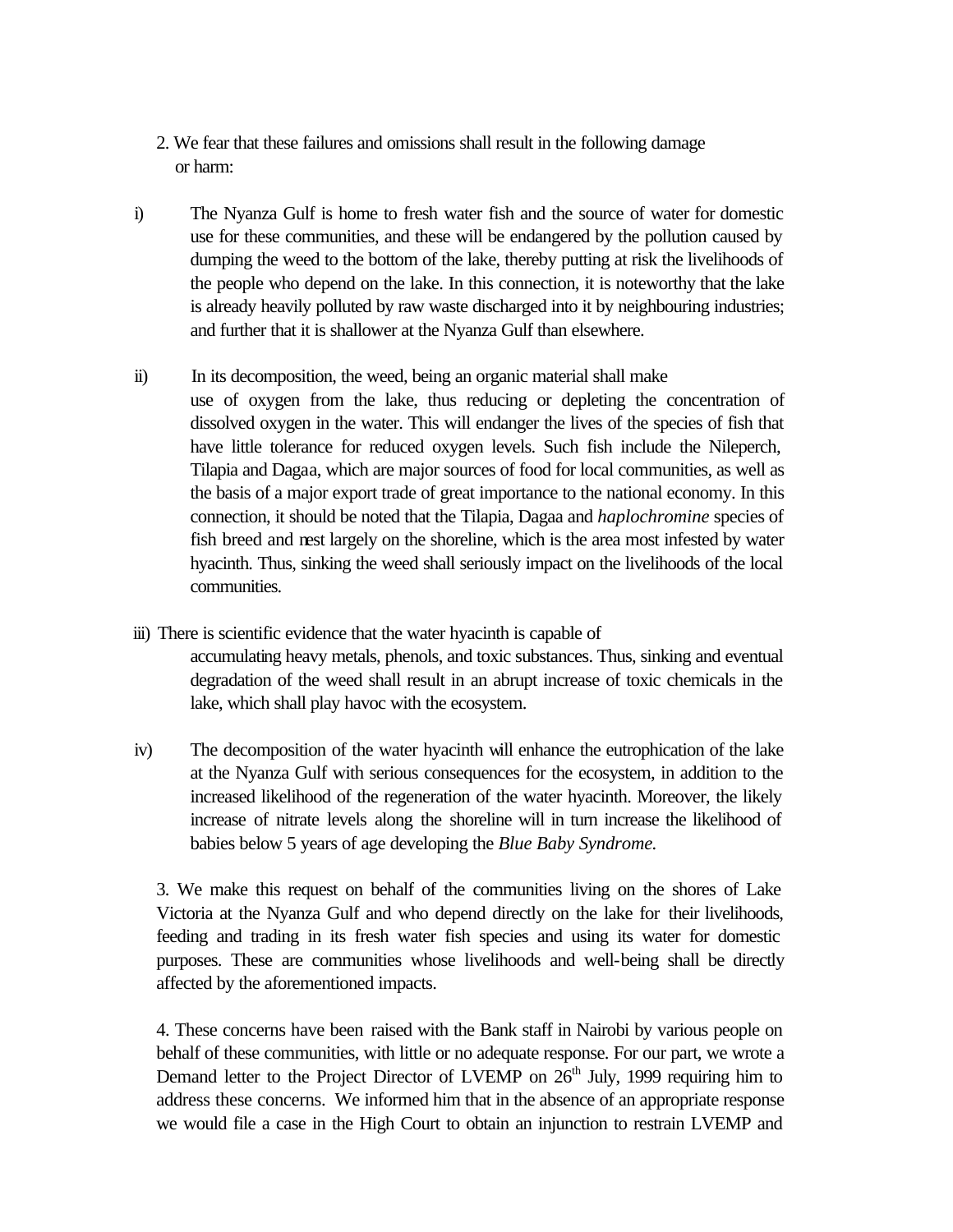Aquarius Systems from shredding and sinking the weed to the bottom of the lake unless these concerns are addressed and the alternative methods for the removal and disposal of the weed are taken into account. We copied the letter to the Bank's Country Director.

We have never received any response from the LVEMP, Aquarius Systems or the Bank. Instead, the Bank on 13th August, 1999 convened a 3 - hour meeting at Nairobi which turned out to be a forum for the Bank, LVEMP and Aquarius Systems to justify their chosen method of removal of the water hyacinth. At the end of the meeting the Bank proposed the formation of a Monitoring Group, without any specification as to who would form or constitute the Monitoring Group nor what its Terms of Reference would be. In the aftermath of the meeting, the LVEMP, Aquarius Systems and the Bank have continued with arrangements to do exactly what the communities are so strenuously opposed to. Clearly therefore, the Bank's response has been inadequate and has not addressed the concerns of the communities.

5. In view of this inadequate response, we are still considering the possibility of filing suit against the Project, the Bank and Aquarius Systems. In the meantime, we are consulting with stakeholders with a view to ensuring that the project is implemented in a manner that does not compromise the sustainable management of this important resource or the livelihoods of these communities.

We believe that the above actions and omissions which are contrary to the Banks policies or procedures have materially and adversely affected the rights and interests of the communities on whose behalf we present this request. We therefore request the Panel to recommend to the Bank's Executive Directors that an investigation be carried out in order to resolve the problem.

We have made this Request for Inspection briefly in accordance with your Operating Procedures. We are however able to provide you with more particulars on request.

Yours Sincerely,

Michael Ochieng Odhiambo Executive Director

We authorize you to make this Request public.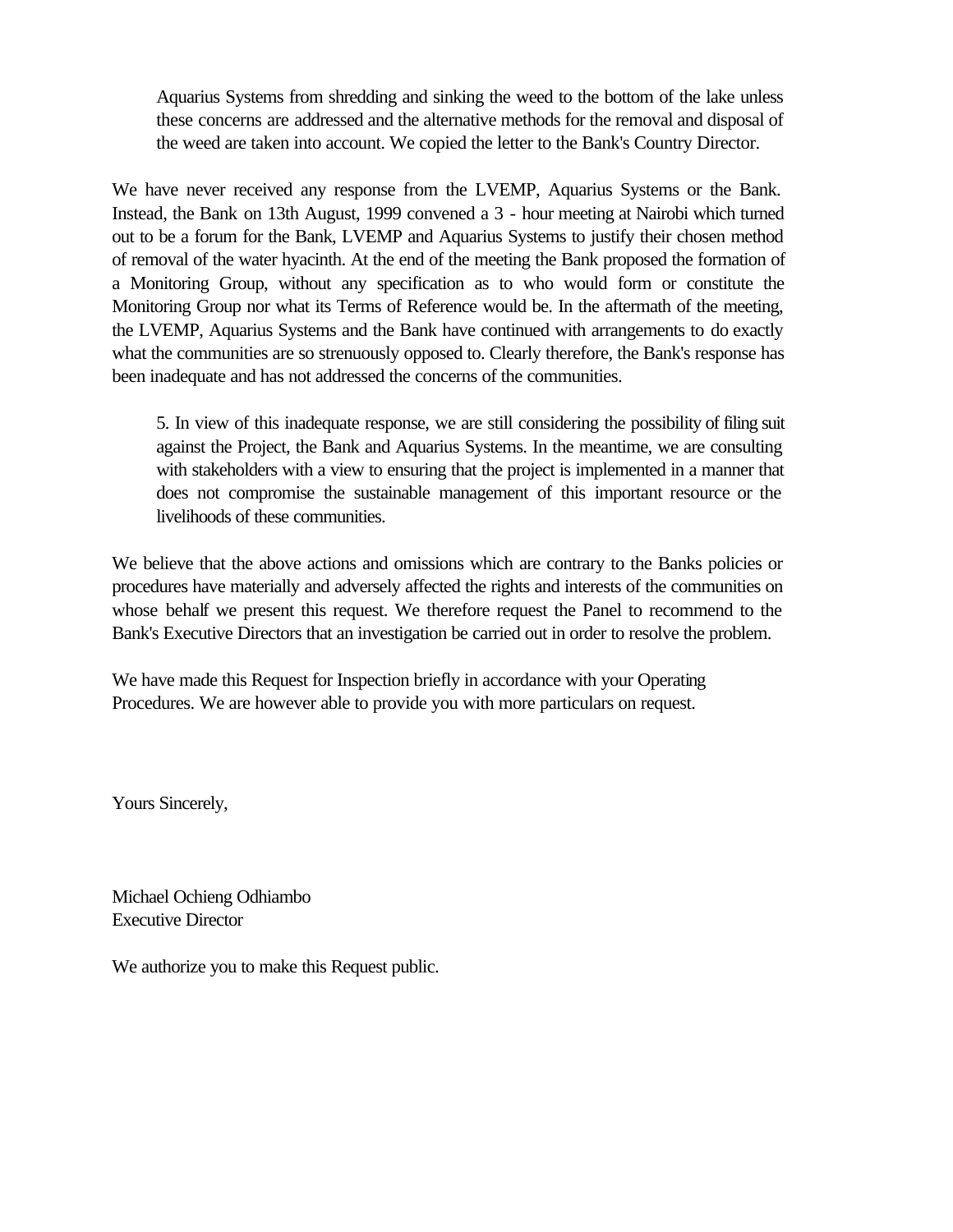# **THE EAST AFRICAN COMMUNITIES ORGANIZATION FOR MANAGEMENT OF LAKE VICTORIA RESOURCES**

Kenya Chapter P.O. Box 68, Homa Bay, Tel: 0385-22029 Telefax: 0385-22160/22055 Email: ecovic-kenya@munglu.africaonline.com

23rd September, 1999

**RECONCILE** ATT: Mr. Michael Ochieng Odhiambo

Executive Director Box 7150 Telephone 254-37-44940 Fax 254-37-212865 NAKAR-KENYA Email: RECONCILE@netke.com

Dear Sir,

# **RE: REMOVAL OF WATER HYACINTH AT LAKE VICTORIA**

This is to register the dispute between the communities living along Lake Victoria and LVEMP, World Bank and acquarius systems on the intended use of shedding and sinking method of removal of the water hyacinth from Lake Victoria. Members of the communities living along the aforesaid Lake are totally opposed to the suggested method of shedding and sinking and strongly advocates for the weeds to be removed manually.

It is on this note that my organization is being a representative of these communities would wish to show commitment with them by mandating you to take up the matter for their benefit.

Ecovic strongly feels that it should not be left out of the inspection team and I don't mind being listed in the team. Enclosed please find a photocopy of the letter my executive committee had written to the Executive Director OSIENALA affirming the same.

Your quick response towards this effort will be highly appreciated. Please kindly acknowledge receipt.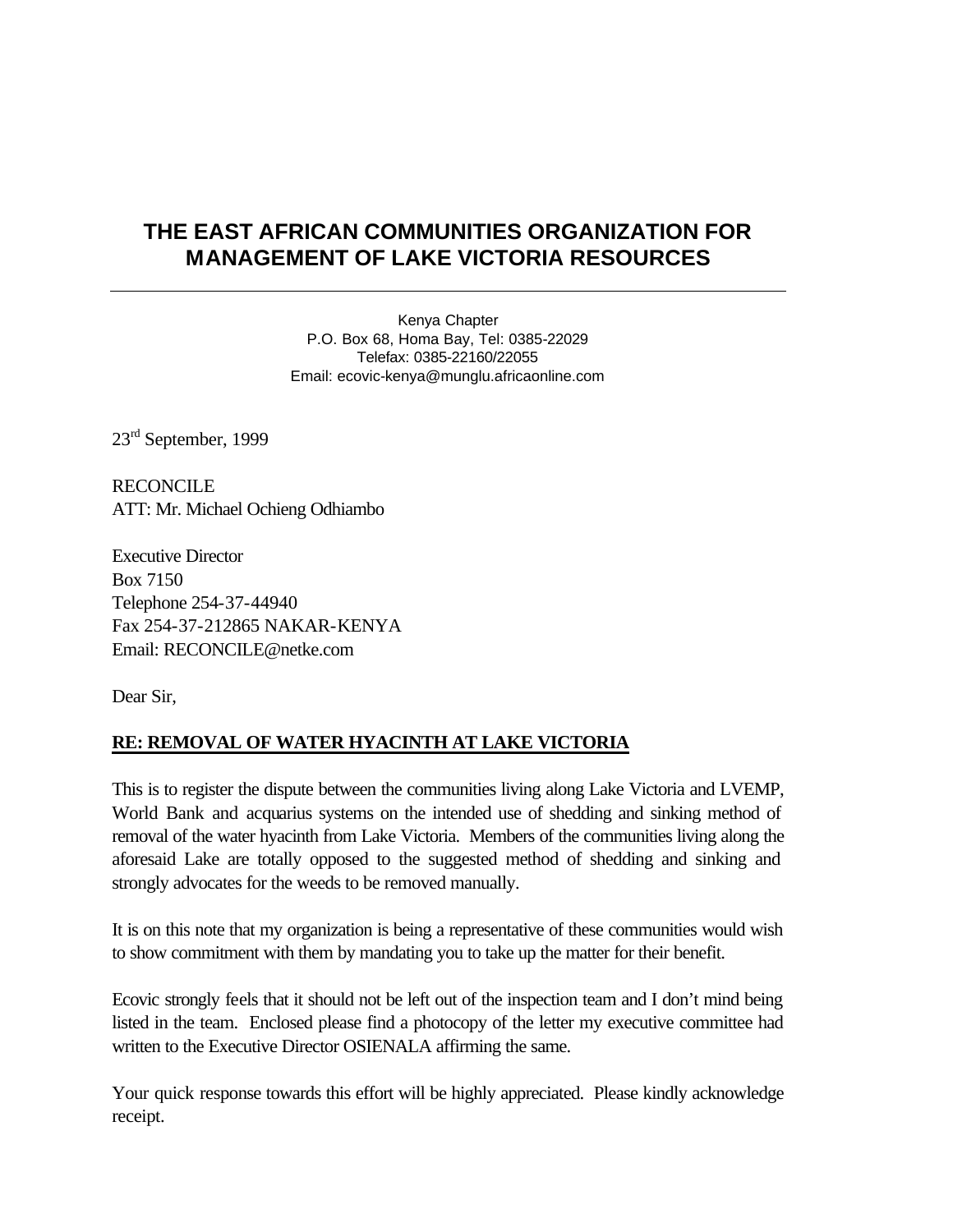Your sincerely,

Mary Atieno Amwata Chairperson Ecovic Kenya Chapter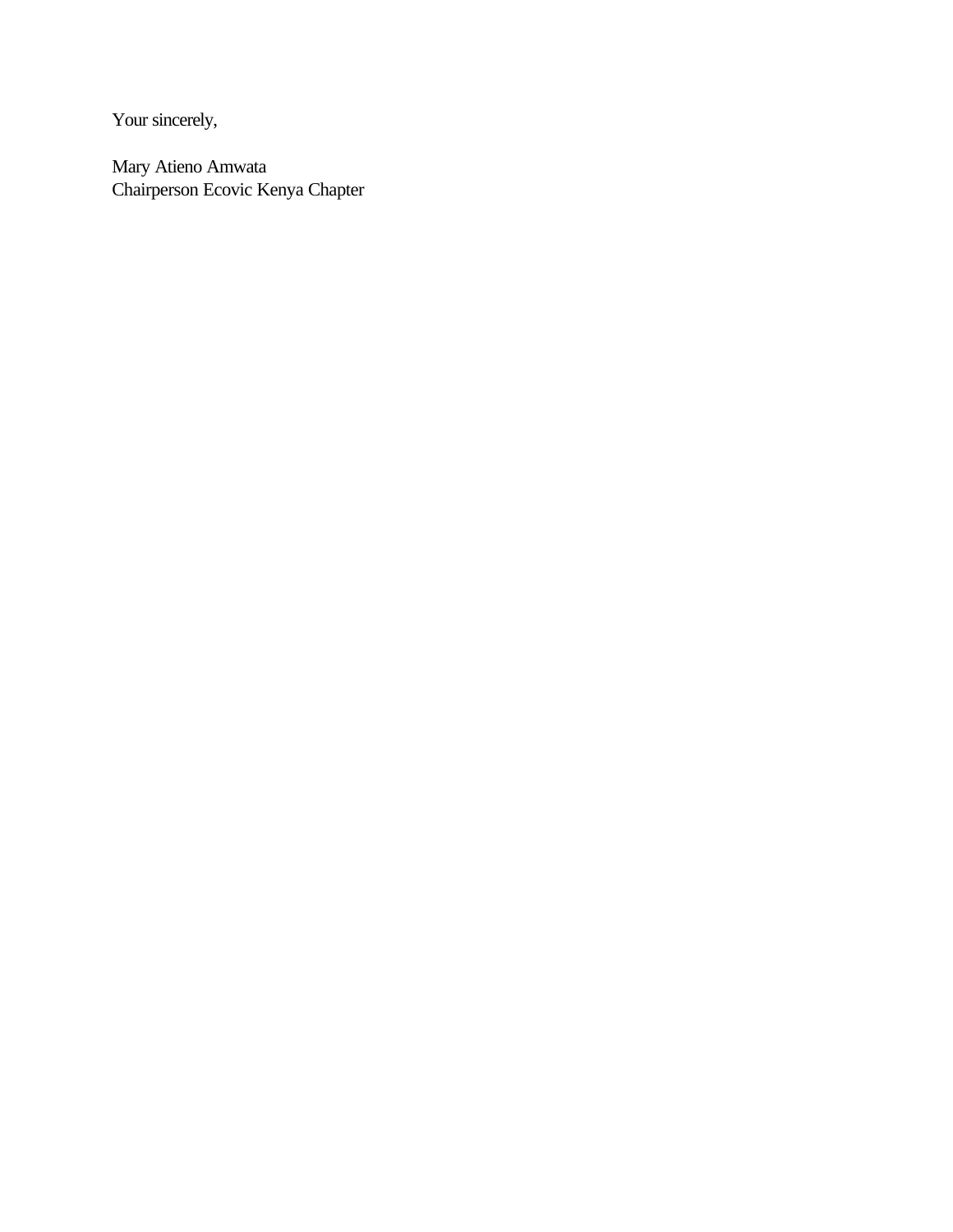# **OSIENALA**

(Friends of Lake Victoria) ENVIRONMENTAL RESTORATION PROGRAMME P.O.Box 4580, KISUMU, KENYA

September 28, 1999

Executive Director RECONCILE Resource Conflict Institute P O Box 7150 Nakaru, Kenya

#### Subject: Demand Notice to LVEMP and (World Bank and Aquarius Systems)

OSIENALA ( Friends of Lake Victoria), is a community based organization representing interest of over 4 million Lake Victoria riparian communities/stakeholders residing on the Kenya side. OSIENALA was formed with the main objective or restoring Lake Victoria to its former glory. As you are aware we are opposed to the proposed shredding and sinking of water hyacinth in Lake Victoria by LVEMP, the World Bank and the Aquarius systems, and our position on this issue has not changed.

As stakeholder organization, we fully support you for the proposed actions:

- 1) Demand Notice to LVEMP and (World Bank & Aquarius Systems) and
- 2) Request for Inspection with the Inspection Panel with World Bank in Washington, D.C.

This letter, is therefore, to request your organization (RECONCILE) to take up the above actions without delay for the benefit of the communities who live and benefit from the lake.

We also request that the organization may list our name in the Request for Inspection.

Please, act with haste as they (LVEMP *et.al*) are determined to get ahead with the proposed shredding and sinking of the water hyacinth.

Your sincerely,

Kinya Muniyirwa For Executive Director OSIENALA (friends of Earth)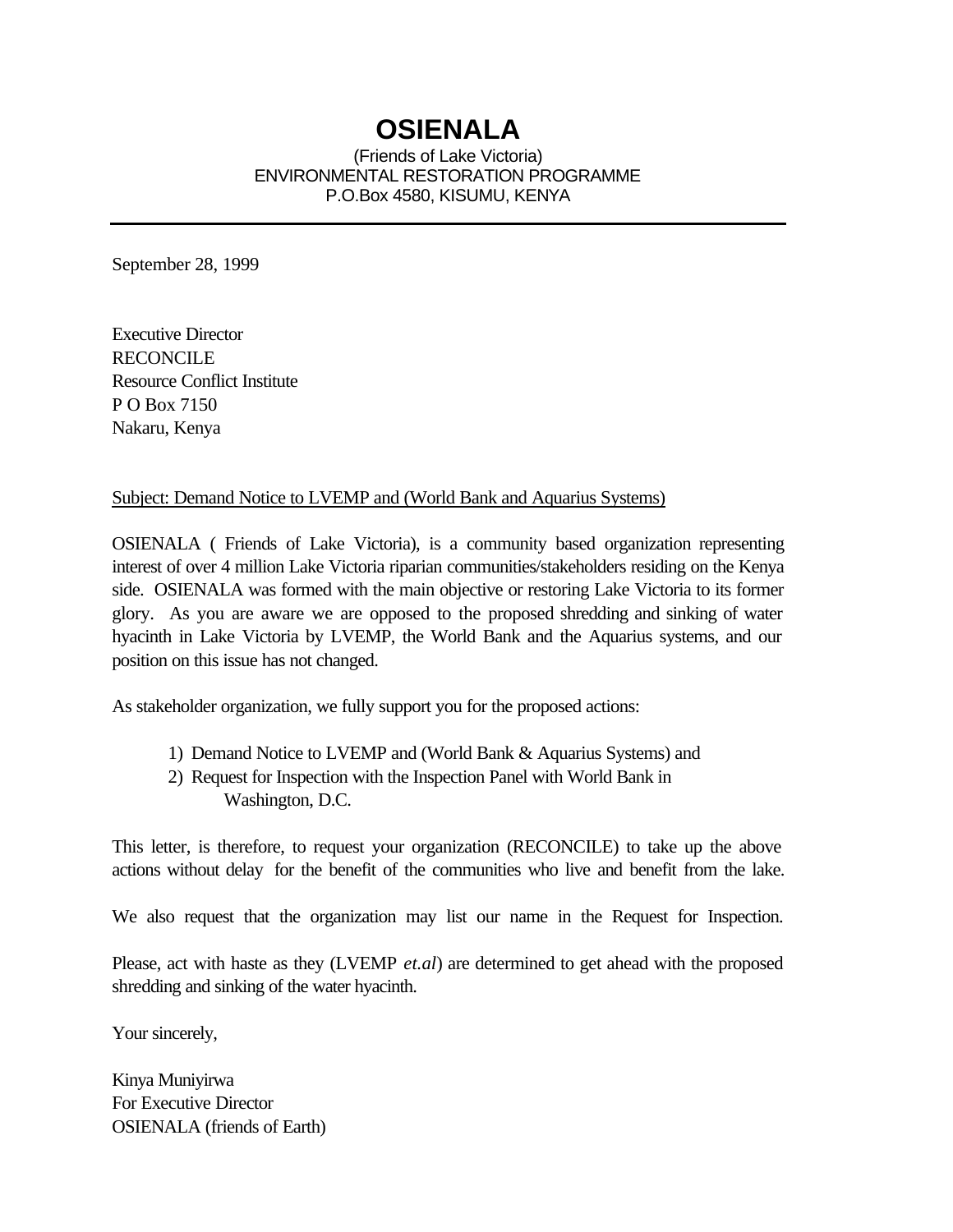September  $7<sup>th</sup>$  1999.

# **ENVIRONMENTAL EFFECTS OF SHREDDING AND SINKING OF WATER HYACINTH IN LAKE VICTORIA:**

OSIENALA, a National NGO based in Kisumu once again wishes to emphasize its stand on the implication of the proposed shredding and sinking of water hyacinth in Lake Victoria. As you may be aware, an American firm, Aquarius Systems, won a tender for the mechanical removal of the hyacinth weed from Lake Victoria. The activity is set to start this week, despite protests from scientists and some local leaders that the contract terms be reviewed to include assurance that the weed will be removed and dumped outside the lake. The proposed shredding and sinking of water hyacinth into the lake will have untold ecological decay and environmental degradation that must not be allowed in any civilised society. The following are some of the possible ultimate effects of such an activity: dissolved oxygen deficiency; eutrophication and toxic chemical threat.

#### **Dissolved Oxygen Deficiency**

Being an organic material, the sunk water hyacinth will undergo bacterial decomposition. Since the bacteria involved require oxygen during decomposition, this oxygen must be obtained from water. This will lead to the depletion of dissolved oxygen concentration. Fish species are less tolerant to reduced oxygen level. E.g. Tilapia, Nileperch, Dagaa, *haplochloramine* spp. will therefore decline since they depend on this oxygen. Other species that will manage to survive will have their composition changed as a result of this reduced oxygen level. It should be noted that Tilapia, Dagaa, and *haplochloramine* species have their breeding and nesting grounds in the shoreline. These species are also the main source of food for the local community since Nileperch is mainly for export. Water hyacinth mostly infest the shoreline and therefore sinking the weed will severely affect the most important fish species for the local community, a situation that may worsen the already serious food insecurity in the region, due to the globalization of Lake Victoria Fisheries.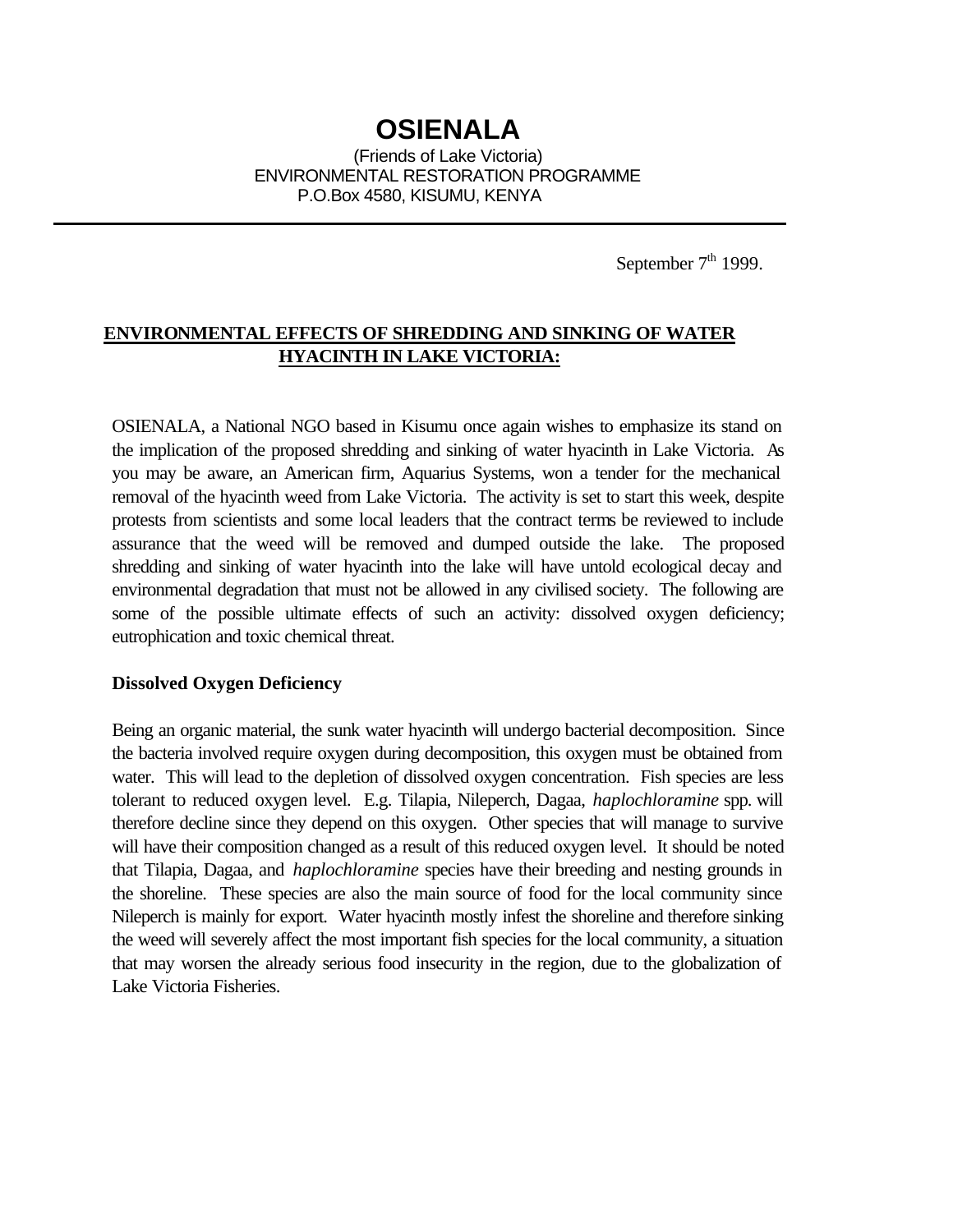#### **Possible Toxic Chemical Threat:**

Available scientific evidence shows that water hyacinth has the capacity to accumulate heavy metals and phenols. The plant can retain within hours for every gram of dry matter the following amount of substances: Cadmium- 0.67mg, Nickel-0.50mg, Lead-0.176mg, Magnesium-0.15mg(McDonald, 1975).

It also accumulates the following toxic substances: Tannin-1% in dry matter and 2% in leaves, Oxalate 0.8%-3.3% in dry matter (Loreo and Bressani, 1982). It is no doubt therefore the sinking and eventual degradation of the hyacinth en-masse will result to an abrupt increase of the toxic chemicals in the aquatic environment, a scenario that can crush the aquatic ecosystem.

#### **Eutrophication**

Decomposition of the sunk water hyacinth will increase the nutrient load in the Winam Gulf of Lake Victoria, which is a very rich fish breeding and spawning area. Such as increase will stimulate algal growth. As more and more salts of nitrogen and phosphorous increase, more is taken up by both epiphytic and planktonic algae in the aquatic ecosystem. This will result in an increase in their mean biomass and productivity, but with a decline in diversity of species intolerant to low light, higher dissolved solids or competition. This effect will completely alter the aquatic ecosystem leading to a complete disruption of the otherwise natural life. The consequences of this may be short- term or long term far reaching. Due to this kind of magnitude of eutrophication and given the fact that seeds of water hyacinth can survive for several years, it will not be a matter of time for the water hyacinth to rejuvenate even more. Further more, if nitrate levels in the shorelines could increase considerably, then babies below 5 years of age using such water can develop a condition referred as a Blue Baby Syndrome.

Recent scientific evidence on effects of water hyacinth on phico-chemical characteristics in the lake indicates that standing water hyacinth in the lake adversely alters phico-chemical characteristics of the water, how about if the weed was to be shredded and dumped in to the lake to decay? The following would happen: Hypolinnectic oxygen would be nil, higher amounts of ammonia nitrogen would be released into the water in the ensuring reactions, addition of soluble organic matter to water would increase levels of electrical conductivity, total dissolved solids, calcium hardness, magnesium concentration, phosphate concentration and reduced pH. All these would have untold deleterious effect on the biodiversity in the lake not to mention its effect on the water quality for domestic and livestock purposes.

It is for this reason that OSIENALA wishes to let scientists and environmentalists know that by allowing the planned shredding and sinking of water hyacinth, they are showing total disregard to the ecology and hence the people who depend on this lake for their livelihood. We hope the American Company ( Aquarius Systems) knows well the consequences of eutrophication for cases of Lake Moss and Lake Washington which occurred in America not too long ago are still very fresh in our minds. It is also clear that in the United States, Environmental Protection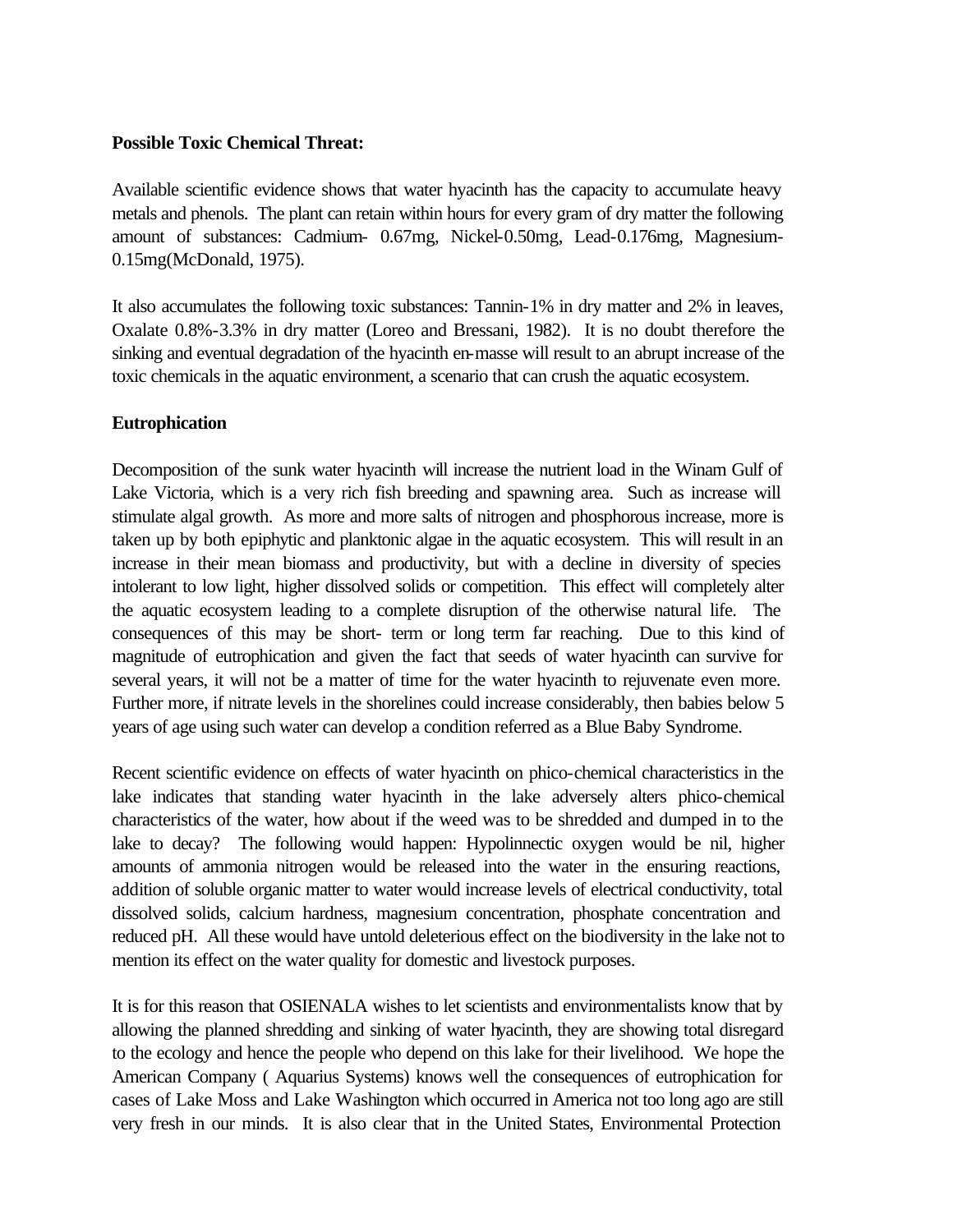Agency (EPA) would not allow such an ecologically disastrous activity to be undertaken in their water bodies. We also doubt whether the World Bank and GEF managers would sponsor such an activity " in their respective countries". One therefore fails to understand why these wellinformed institutions should support this unorthodox activity, in a poor country that will not be able to handle the consequences. Let us not commit a mistake, which the future generation will find hard to forgive.

**In conclusion**, we would like to make the following recommendations: **First**, we demand that and Environmental Impact Assessment (EIA) for the proposed activity be released to all stakeholders**. Second**, for sometime now, water hyacinth has been subjected to a biological control using weevils and so far a significant degree of success has been achieved. Shredding and sinking the water hyacinth will also destroy the weevils. OSIENALA believes that the biological control though results into the sinking of the weed, is a much slower process that allows a natural re-adjustment of ecological system and is therefore more environmentally friendly. It should be given a chance. Further more this methodology has been successful in other countries such as Sri Lanka, Australia, Namibia, Botswana, New Guinea, so why should we now doubt its success in Lake Victoria. **Third**, water hyacinth is a symptom to the problem of pollution. Pollution control measures should therefore be put in place as a long-term solution. While as a short-term measure economic utilization of water hyacinth should be promoted.

Yours sincerely,

Obiero Ong'ang'a Executive Director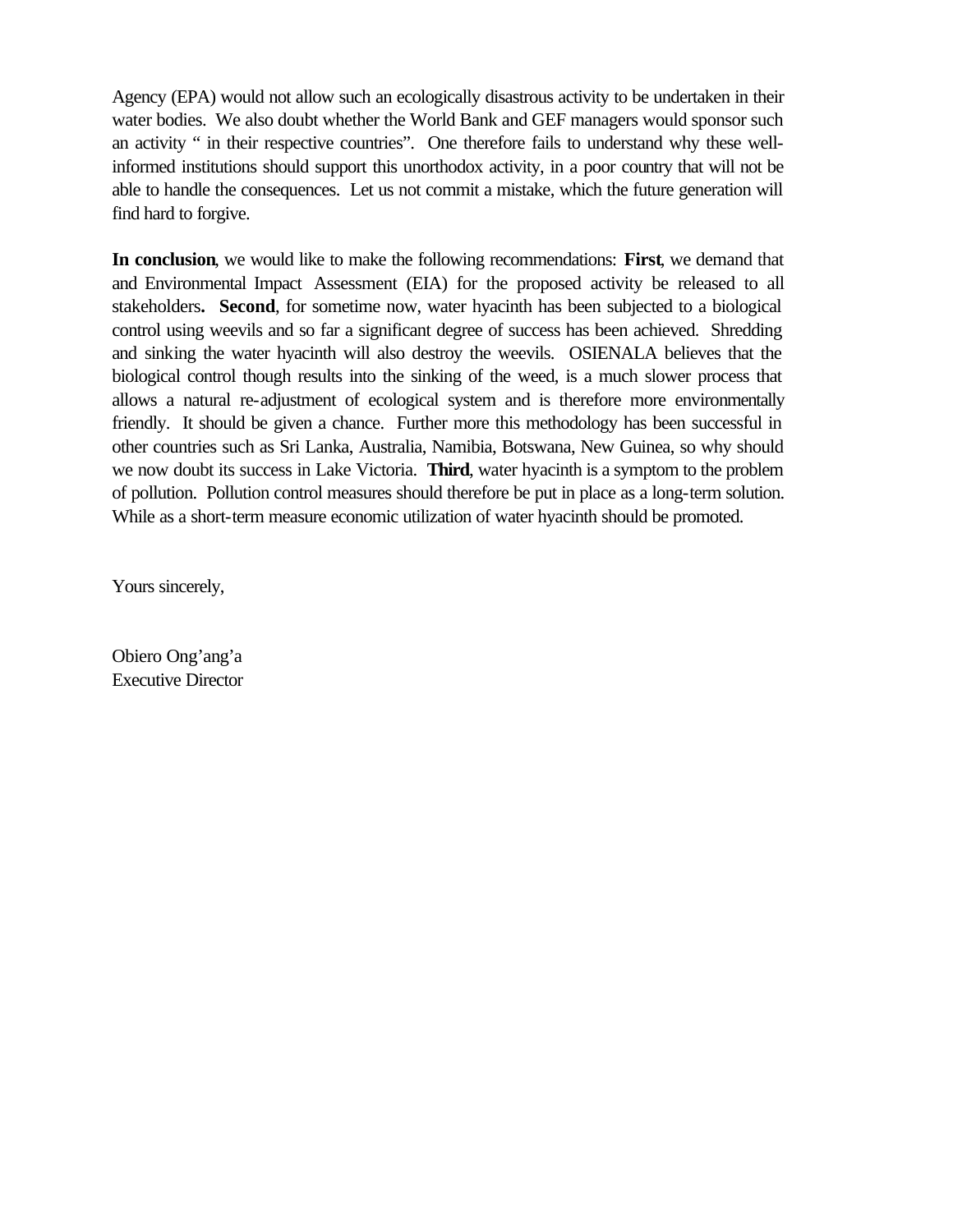$26<sup>th</sup>$  July, 1999

Dr. J. B. Ojiambo Project Co-ordinator Lake Victoria Environmental Management Programme P. 0. Box 30126 **NAIROBI** 

Dear Sir,

#### **Removal of Water Hyacinth**

We write to you in connection with the planned mechanical removal of the water hyacinth from Lake Victoria, on the Kenyan side. We have read the article by Hon. Peter Anyang Nyong'o (*Sunday Nation, July 25, 1999*) raising concerns about the planned dropping of the weed at the bottom of the lake. We think his concerns are serious, and his arguments sufficiently weighty to warrant serious consideration.

We are a public interest environmental law organisation, and one of our objectives is to use the legal process and the legal system in Kenya to protect the environment and promote the sustainable management of natural resources. It is clear to us that the concerns raised by Hon. Nyong'o touch on the sustainable management of Lake Victoria and its resources; a matter that is central to the survival of the people who depend on the lake and its resources for their livelihoods.

In the premises, we should like to add our voice to that of Hon. Nyong'o and to demand an assurance from the LVEMP and all concerned that the concerns raised shall receive due consideration and alternative methods of disposal of the weed shall be looked into. We are copying this letter to the World Bank's Country Director as well as the Inspection Unit in Washington, and to the concerned ministries of the Kenya government. We request for a copy of the environmental impact assessment report on this project so that we too can verify the process followed in determining the best method for removing and disposing of the weed.

We put you on notice that unless we receive an appropriate response within 10 days hereof that the matters raised herein are being given due consideration, then we shall take legal action to restrain you from your intended course of action. In this connection we hasten to draw your attention to the fact that the Environmental Management and Co-ordination Bill currently before Parliament recognizes the precautionary principle which is defined by section 2 thereof as "the principle that where there are threats of damage to the environment whether serious or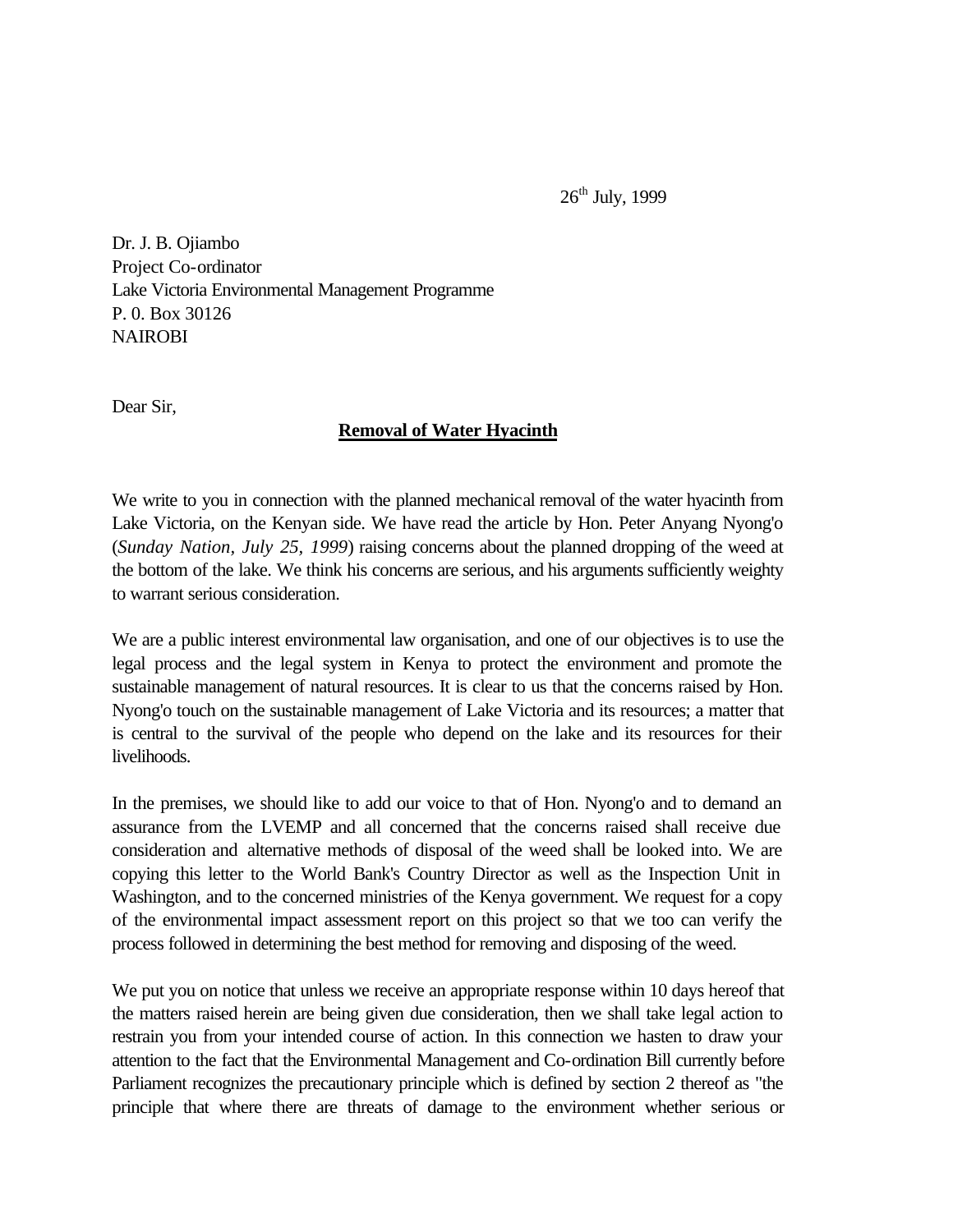irreversible, lack of scientific certainty shall not be used as a reason for postponing cost-effective measures to prevent environmental degradation".

This is a tacit recognition by the government of a major principle of sustainable development that seeks to ensure that we are better safe than sorry.

Yours faithfully,

Michael Ochieng Odhiambo Executive Director

The Permanent Secretary Ministry of Environmental Conservation P.0. Box 67839 **NAIROBI** 

The Permanent Secretary Ministry of Natural Resources P.0. Box 30126 **NAIROBI** 

The Country Director The World Bank P.0. Box 30577 NAIROBI

The World Bank Inspection Unit World Bank Headquarters 1818, H Street NW Washington DC 20433 U. S. A

The Provincial Commissioner Nyanza Province P.0. Box 1814 KISUMU

Hon. Peter Anyang Nyong'o P.0. Box 57103 **NAIROBI** 

The Executive Director UNEP P.0. Box 30552